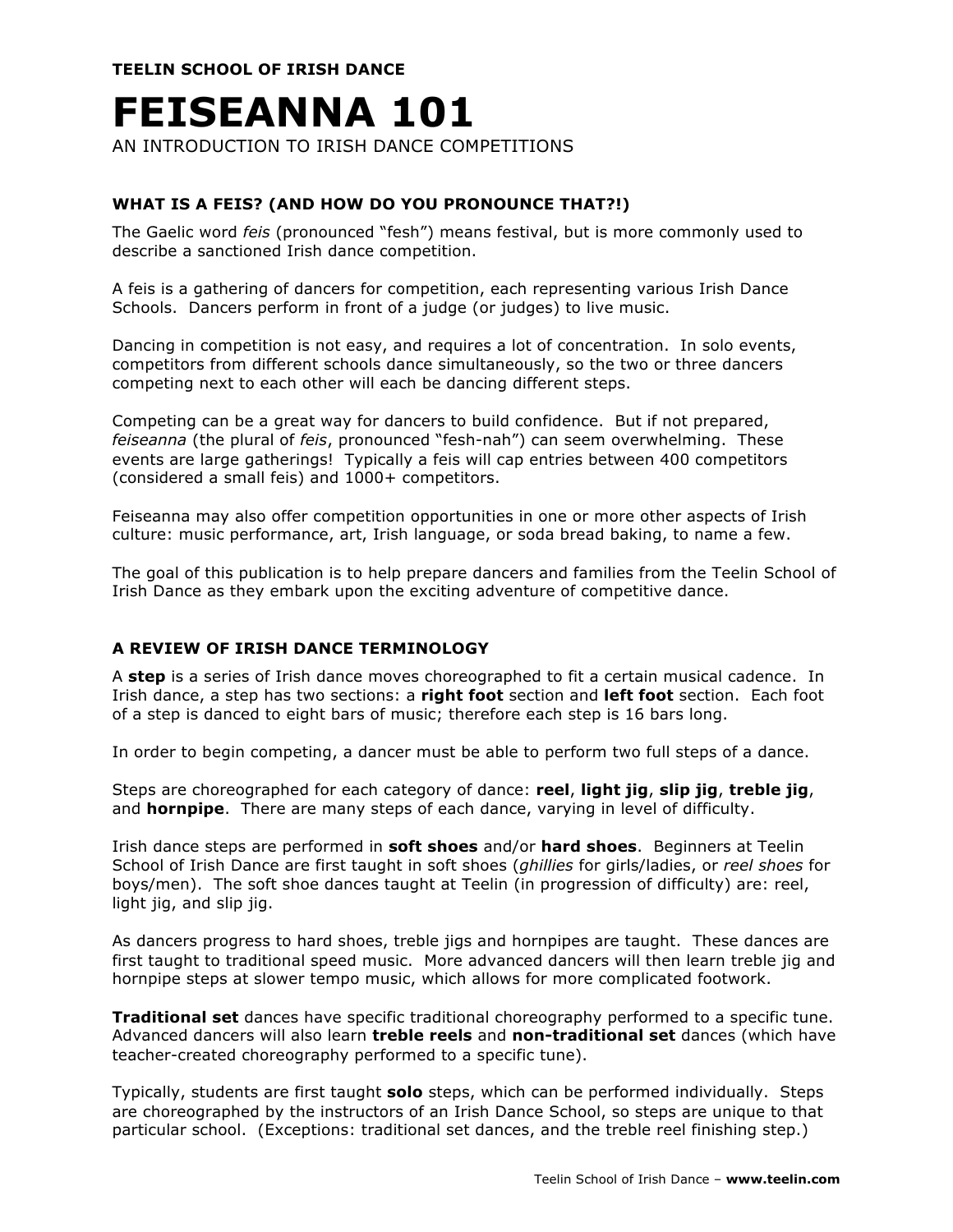#### **IRISH DANCE COMPETITION CATEGORIES**

There are two broad categories of dance competitions at a feis: **solo dancing** and **figure dancing**. The **solo dances** (described above) are performed by individual competitors.

**Figure dances** are performed in teams comprised of several dancers from the same school and are named by the number of dancers in the team. 2-Hand and 3-Hand dances are choreographed by a dance instructor, and are therefore unique to the particular school (like solo steps). The traditional **ceili** (pronounced "kaylee") dances are set choreography regardless of who dances them, and are therefore judged on technique and team execution, not choreography. Typical ceili competitions at a feis are 4-Hands and 8-Hands.

Solo dance competitions at a feis are divided by both age and experience levels. Figure dance competitions are typically divided by age only. For detailed information about solo dance competition levels, please see the Teelin publication **Irish Dance Competition Levels: Information for Moving through the Ranks** available at **www.teelin.com**.

Irish dancing in competition is both an individual sport and a team sport. The vast majority of competitors at a feis will be dancing in solo events. However, each dancer represents his/her Irish Dance School; therefore dancers from the same school share a team objective. There is a great sense of camaraderie at these large events! Teelin dancers are encouraged to look for other Teelin costumes at a feis in order to support all of the dancers from our school. A feis is also an opportunity to meet new friends from other dance schools throughout the tight-knit community of Irish Dancing.

#### **HOW ARE IRISH DANCE COMPETITIONS JUDGED?**

Judges are responsible for awarding placement proportionate to the number of entries and to the degree of proficiency shown. Judging is somewhat subjective, and results will vary.

**Basic Irish dance skills** include (but are not limited to):

Good timing (meaning the dance movements match the rhythm of the music).

Pointed toes with arched feet.

Legs crossed (so that it looks like one knee is hiding behind the other) and legs turned out (so that it looks like the feet are pointed away from each other).

Upright upper body carriage with arms straight at the dancer's sides, chin level, eyes forward, head evenly balanced atop relaxed neck and shoulders.

Graceful and energetic movement, including high elevation on the toes and snappy legs which kick the dancer's bum if crossing from behind to in front or vice versa.

Well-executed jumps which incorporate all of the above principles, and an overall sense of "lift" throughout a dance.

Confident and pleasant affect. (SMILE!)

Dancers who are new to Irish dance competitions will begin in the Grade level solo dance competitions. For each Grade event, a dancer must perform two steps in sequence. Competitors will dance two or three at a time, and will typically be lined up next to dancers from other schools. Therefore, competitors will not be performing the same steps as the dancer(s) next to them on stage.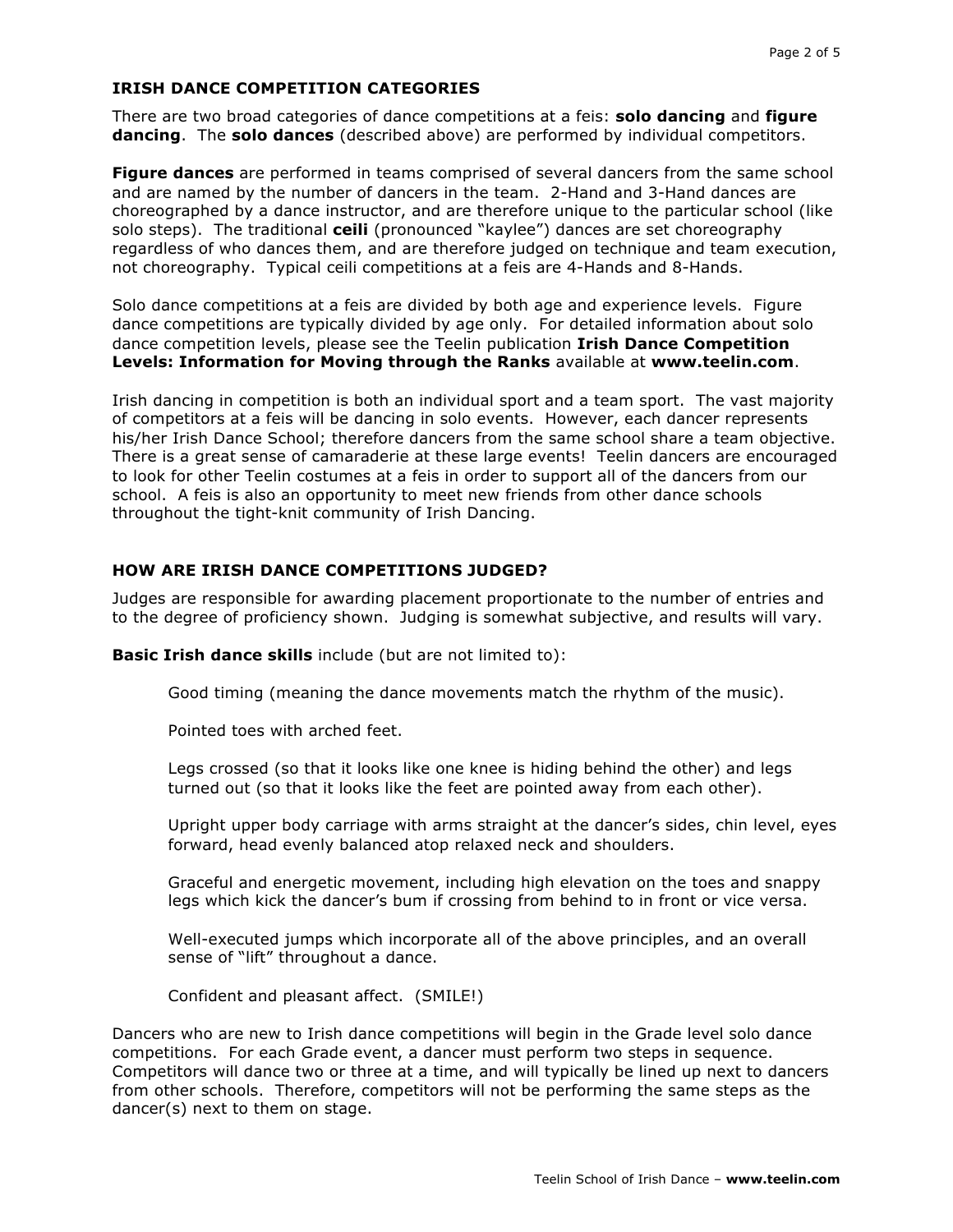A judge marks scores for each dancer's technique, timing, poise and presentation. Results are sent to the designated tabulation room and the winning competitor numbers are posted. Competitors check the posted results and may then claim any awards given. (The dancer will need his/her competitor number to claim an award.)

#### **ARTISTIC EXPRESSION – AN IMPORTANT NOTE TO DANCERS**

Irish dance is a very athletic sport. But unlike many traditional sports, dance is a performance art. Teelin offers many opportunities to nurture and encourage our students' artistic development. Competing at a feis is one such opportunity. It is important to remember that Irish dance competitions are not simply attempts to win medals or trophies – they are a celebration of Irish culture through the expression of music and dance.

Dancers, the competitor in you will work hard to dance your best steps at a feis. Remember to allow the performer in you to shine and to ENJOY the time on stage!

#### **THE PARENT'S ROLE AT A FEIS**

Parents need to know that dancers from the same school do not move as a group under the direction of a teacher or coach at a feis. Therefore, especially for young dancers, the role of the parent becomes that of "sport manager" (aka "Feis Mom" or "Feis Dad").

Parents often learn this role by networking with experienced Feis Moms and Dads. If you don't know someone personally, ask your child's teacher and they will be happy to connect you with another family. Between the dance teacher, a mentor family, and the resources offered on the Teelin website (**www.teelin.com**) parents will be able to learn what their dancer needs to wear the day of the feis (i.e. costume and hairstyle or wig); what to bring (i.e. safety pins, bobby pins, hairspray, duct tape, water bottle, snacks); and hopefully a few extremely useful tips relevant to the particular feis the dancer plans to attend.

Logistically, it is helpful to know that a dancer may be competing on several different stages. For example, one musician may be playing reels for two stages next to each other, and all age groups of reel competitions will be run there. Another musician may be playing light jigs at another stage, so all light jig competitions will be run there. If parenting more than one dancer, those dancers might have to compete at the same time in different (and sometimes distant) locations. It is helpful to have one-on-one coverage, if at all possible, and perhaps an extra set of eyes for non-dancing siblings, if necessary.

Throughout the year, Teelin offers several feis practice classes. Dancers are advised to attend as many of these as possible if they would like to compete! The dance teacher will offer very helpful tips individually tailored to each dancer's needs. Parents may also be able to help their children remember some of these tips when practicing at home.

On the day of a feis, it is important to remember that the more relaxed and encouraging a parent is, the more likely the dancer is to have fun. Dancing in a feis is very different than dancing in a class or in a performance. Supportive parenting can make a huge difference in a dancer's comfort and confidence.

### **A NOTE ABOUT CAMERAS…**

One of the obscure rules of Irish dance competitions is that no photography of any kind is permitted of dancers during competition. Cameras are allowed to be brought to a feis, and parents (or friends or relatives) are welcome to photograph dancers while they are not competing (for example, a posed photo with a medal or trophy, or a photo of their dancer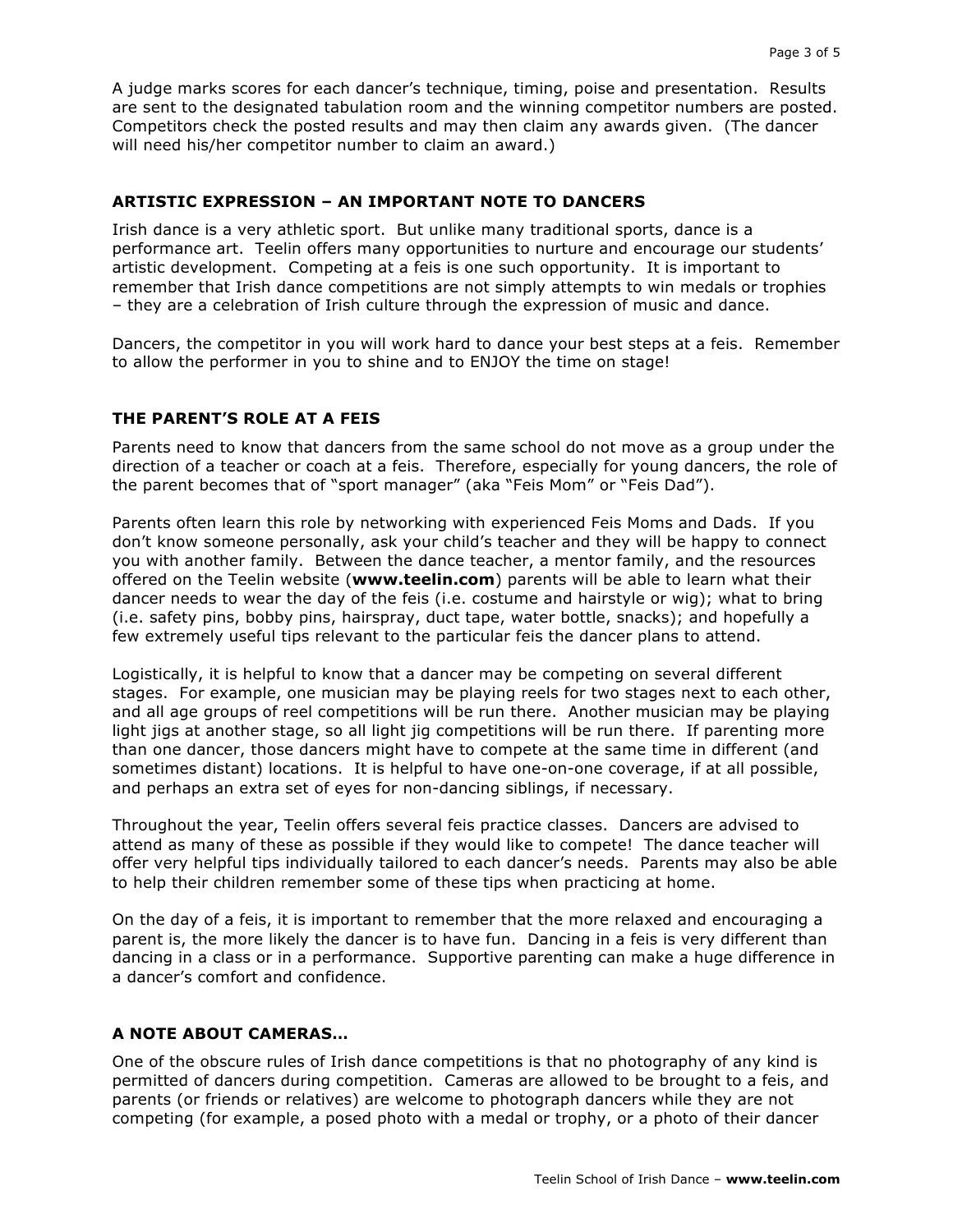with friends or teachers, or even a video recording of their dancer running his/her steps on an empty stage NOT during competition). However, during competition, no pictures of any kind – still or video. It's against the rules, and according to those rules, the feis would have the right to disqualify the dancer of an offender from the competition.

Why the "no photography" rule? Because the Irish Dancing Commission says so! The most common reason cited for this rule is that video recordings would be an infringement on artistic copyright, as Irish dancing steps are the original choreography of each dance school. Modern technology is such that most cameras are also capable of video recording; therefore no camera of any sort is permitted of dancers during the competition.

Many feiseanna will hire a professional photographer for the event, and those photos are often available for sale. Press photographers may also be allowed to photograph a competition, if granted permission by the Feis Committee.

Feiseanna in the USA and Canada are governed by the North American Feis Commission (NAFC). The complete competition dancing rules may be found either at the NAFC website or at the Irish Dance Teachers Association of North America (IDTANA) Southern Region website (**www.northamericanfeiscommission.org** or **www.idtana-southernregion.com**). Dancers and parents are also encouraged to read the rules printed in each feis syllabus.

#### **GETTING STARTED**

Dancers should first discuss their competition interests with their teacher. To be eligible to compete at a sanctioned feis, dancers must be students in good standing of a registered school. Teelin students compete under the Director's name (Maureen Gately, TCRG) and their performance in competition represents the Teelin School.

In addition to reading this document, dancers (and their parents) are advised to view the **Attending Your First Feis** photo story and to read the **Tips for Competitors** on the Teelin website (**www.teelin.com**). Once a dancer begins competing, it will also be necessary to read the Teelin document entitled **Irish Dance Competition Levels: Information for Moving through the Ranks**. It is also helpful to chat with other Teelin families who have Irish dance competition experience. As always, if questions arise, ASK!

Registration information for each feis may be found by following the links from the Feis Schedule page of the Teelin website. Registration for a feis typically opens several months in advance, and should be completed early. Many feis cap the number of competitors, and most feiseanna will reach that limit before the registration close date.

Because of this, sometimes it is necessary to "predict" which events a dancer will be ready to enter. Competitors need to perform two different steps to the music in order to compete in each dance, and those steps must be approved by the dancer's teacher before performing in competition. There are no refunds; don't automatically sign up for every eligible dance. But fortunately each Grade level event is fairly inexpensive (typically \$6-\$8 per dance), so it's not a crisis if a dancer needs to scratch a dance because he/she is not ready to perform a particular dance yet.

#### **GIVE IT A TRY!**

Dancing at a feis is exciting, and many dancers truly enjoy the discipline that is required to develop their dancing to a competitive level. However, all dancers (and their parents!) are advised to keep their competitive drive in check. A good rule of thumb is for each dancer to frequently ask, "Am I having fun?!" Even the most skilled dancer is not going to compete